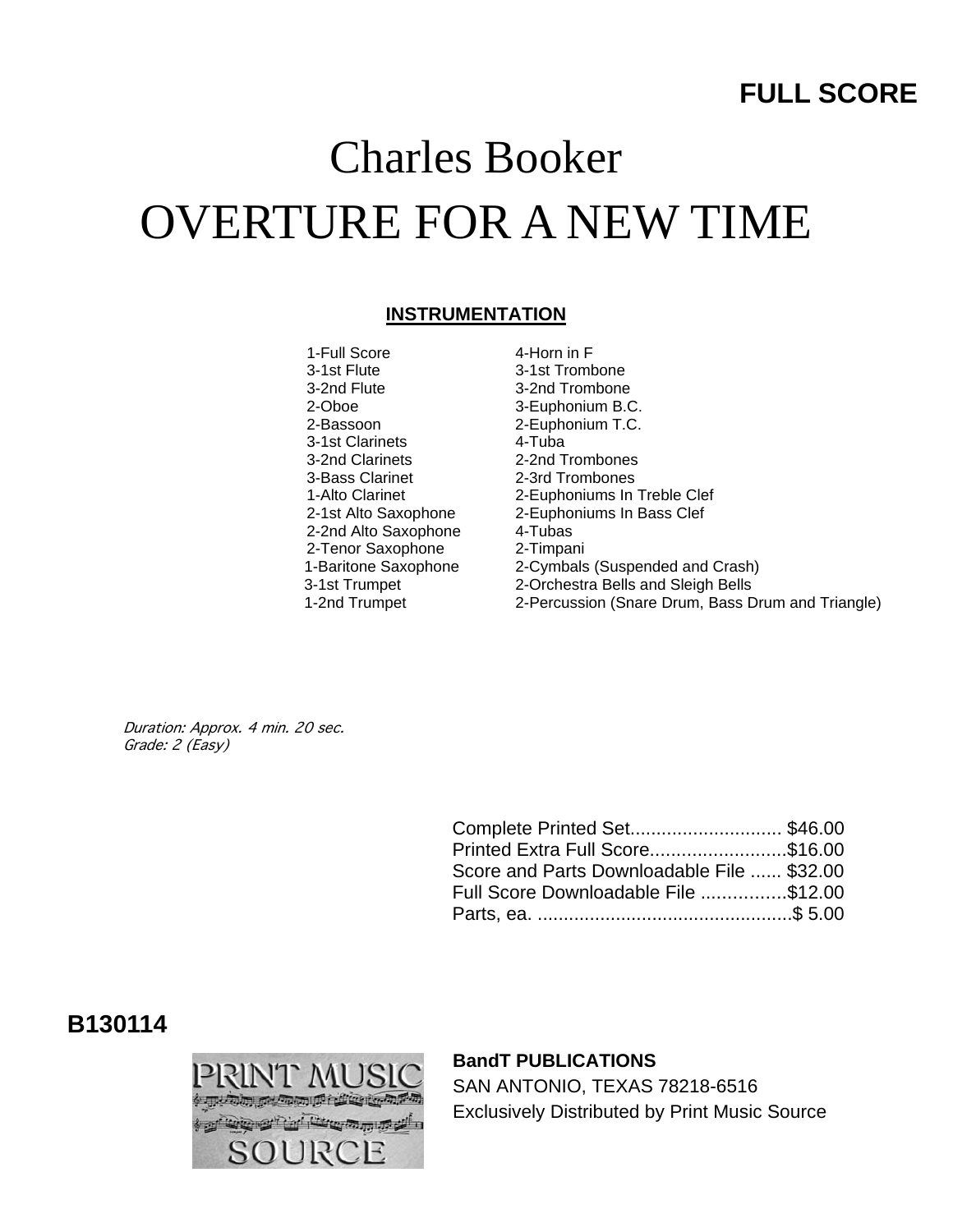## OVERTURE FOR A NEW TIME By Charles Booker

### PROGRAM NOTES

This stately overture by former Army Bandmaster, Charles Booker is a captivating young band overture. It's fresh and extremely musical! From its brass and percussion opening through the driving, highly melodic development it is an ideal contest/festival work that will allow every young band to really shine! .

> Length: 4:20 Grade 2 (Easy)

#### ABOUT THE COMPOSER

Charles L. Booker, Jr. (b. 1952) is Associate Professor of Theory and Composition at the University of Arkansas -Fort Smith. Mr. Booker, a former U.S. Army Bandmaster, received his degrees from the University of the State of New York and the University of Texas at San Antonio. He later completed courses for Texas teacher certification in secondary music at Texas State University. Mr. Booker studied composition with Hank Levy (composer/arranger for Stan Kenton), Dr. Steve Strunk and Dr. James Balentine, and conducting with Dr. Robert Garofalo and Dr. Robert Rustowicz. Mr. Booker has over forty published compositions and arrangements. His music is published by Alfred, Kendor, Southern Music Company, Wingert-Jones, and Booker Music, and has been performed internationally by schools, universities and professional bands that include The Army Band ("Pershing's Own"), the U.S. Army Field Band, the U.S. Military Academy Band (West Point), the U.S. Air Force Band of Mid-America and the U.S. Air Force Academy Band.

About Print Music Source

All Print Music Source products are available in either digital form, where the consumer may download and print the product themselves for their own use, or as printed product , where pre-printed "hard-goods" are physically shipped to the consumer. Publisher recommended prices have been established for both delivery options.

Music stores/dealers are able to purchase Print Music Source pre-printed "hard-goods". Music stores/dealers also have the option of joining the Print Music Source "affiliate program" to refer consumers to our website to purchase products in digital form.

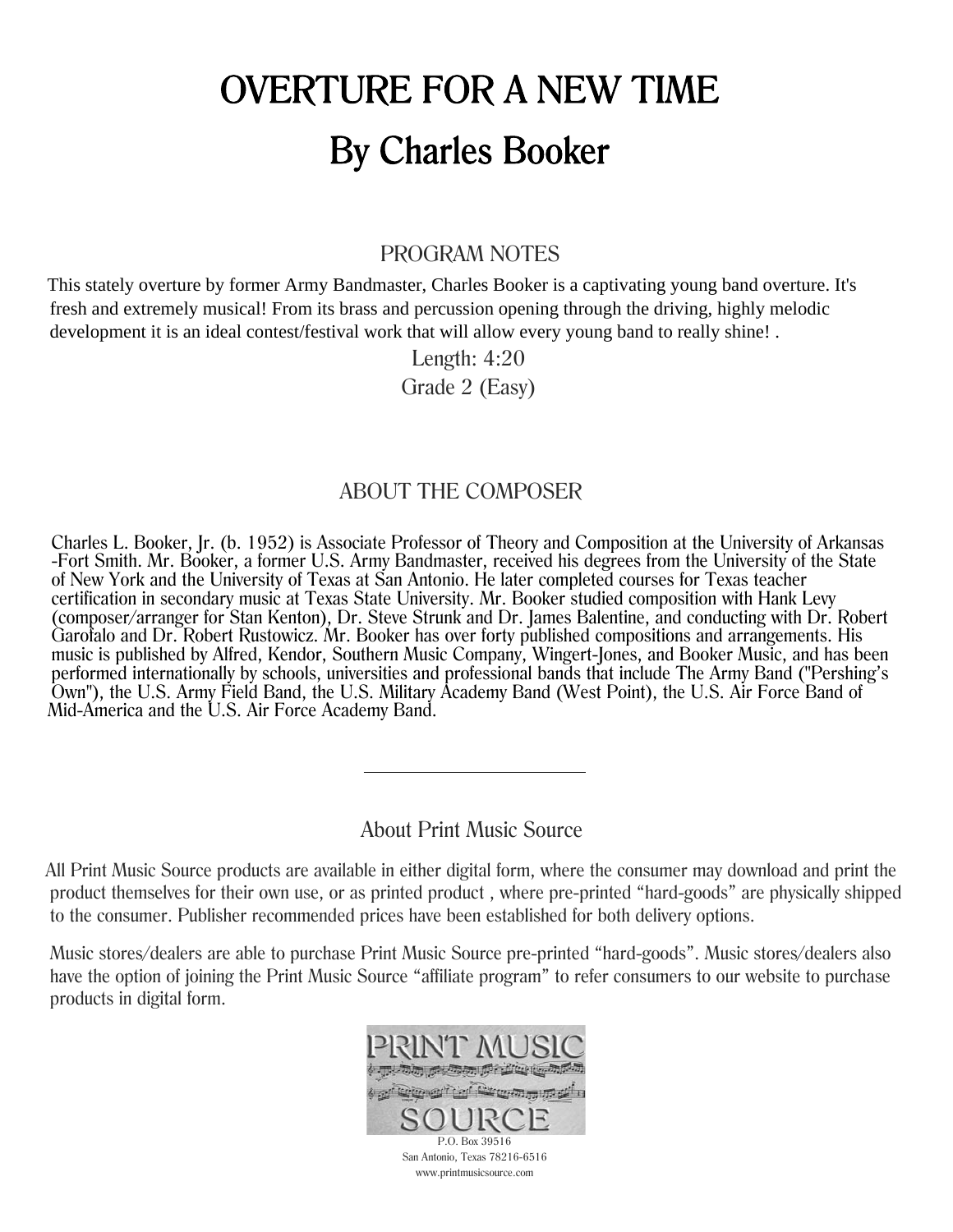### Overture for A New Time

Charles Booker



Copyright © 2013 by BandT Publications (ASCAP), San Antonio, Texas 78218-6516 International Copyright Secured. All Rights Reserved.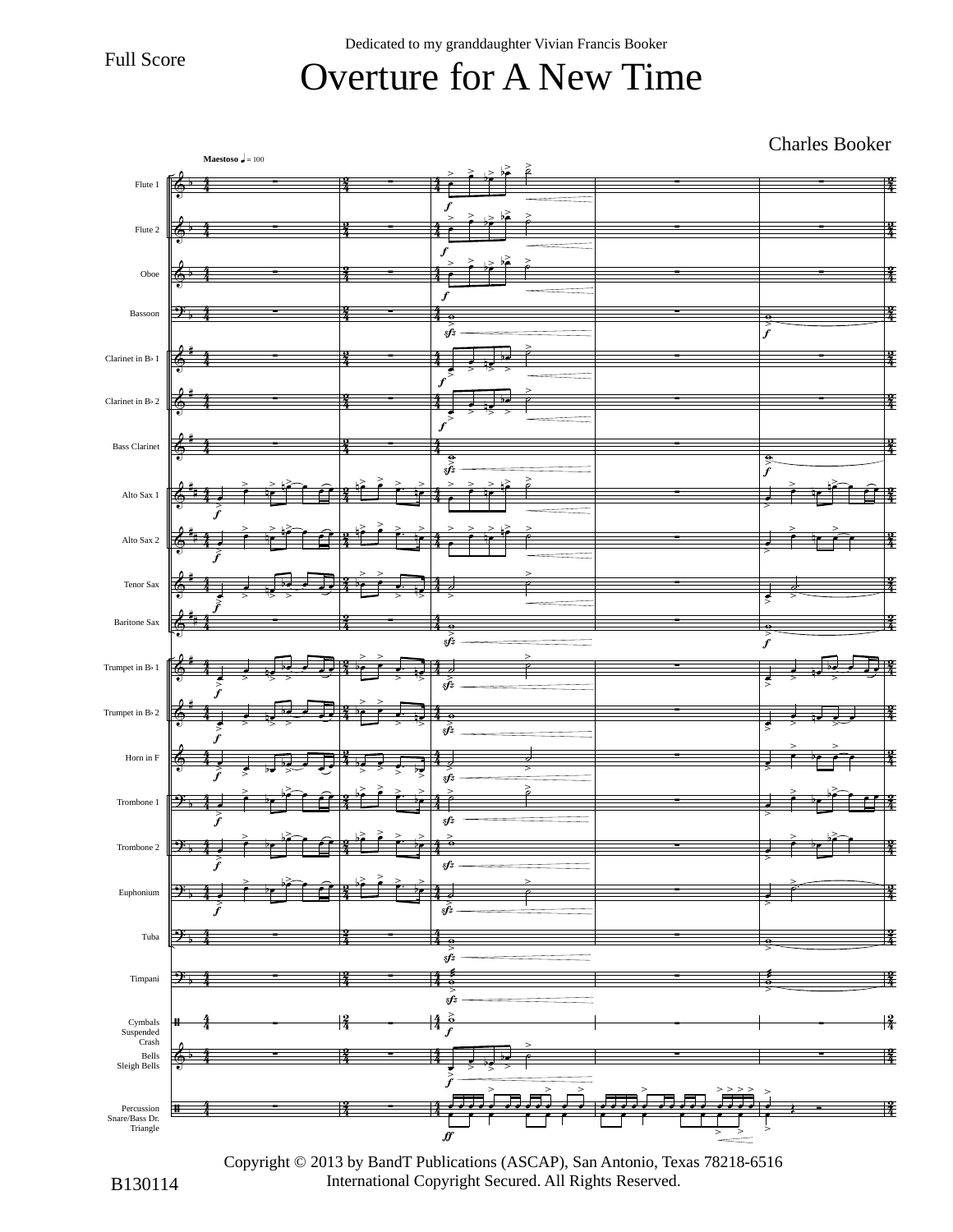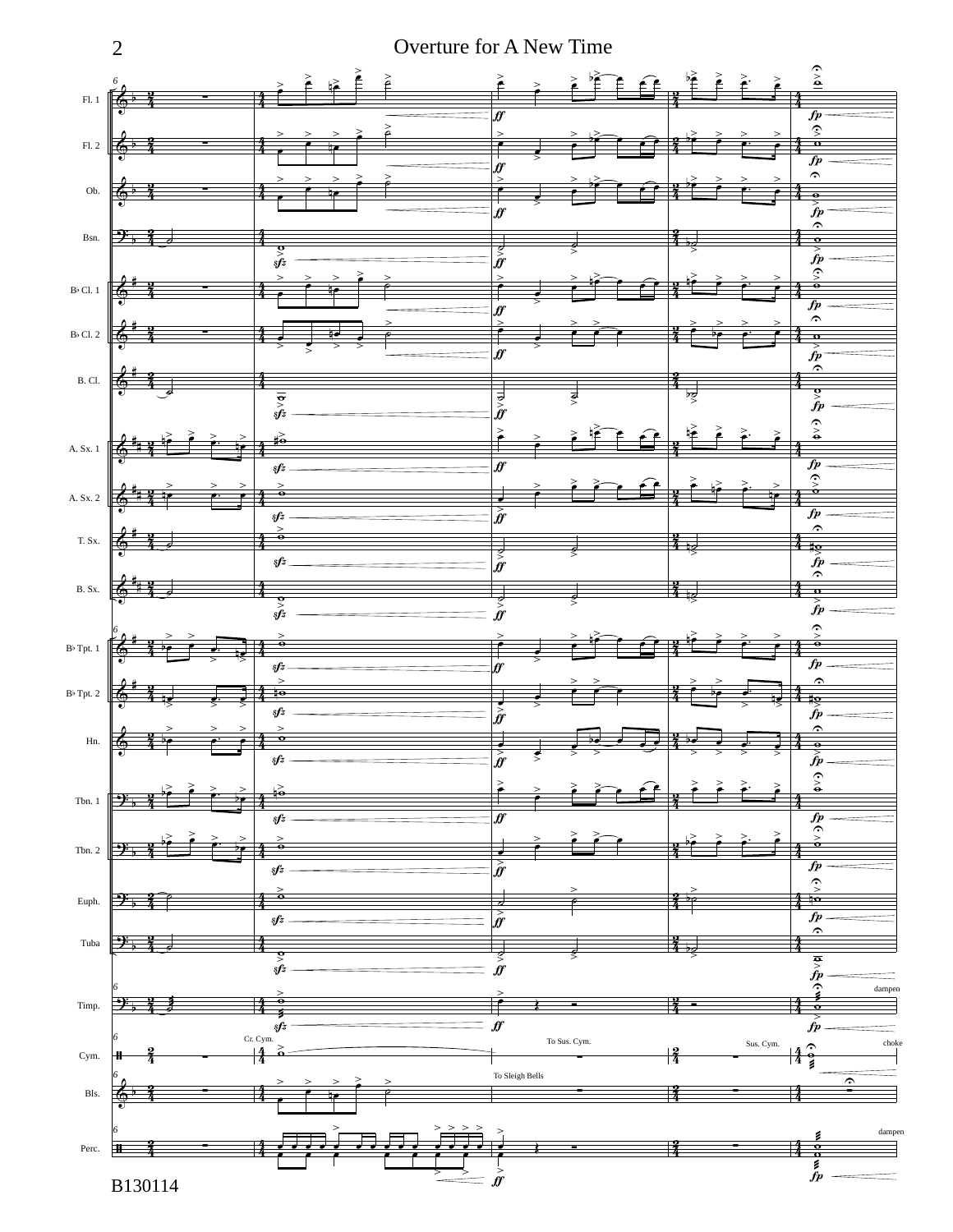

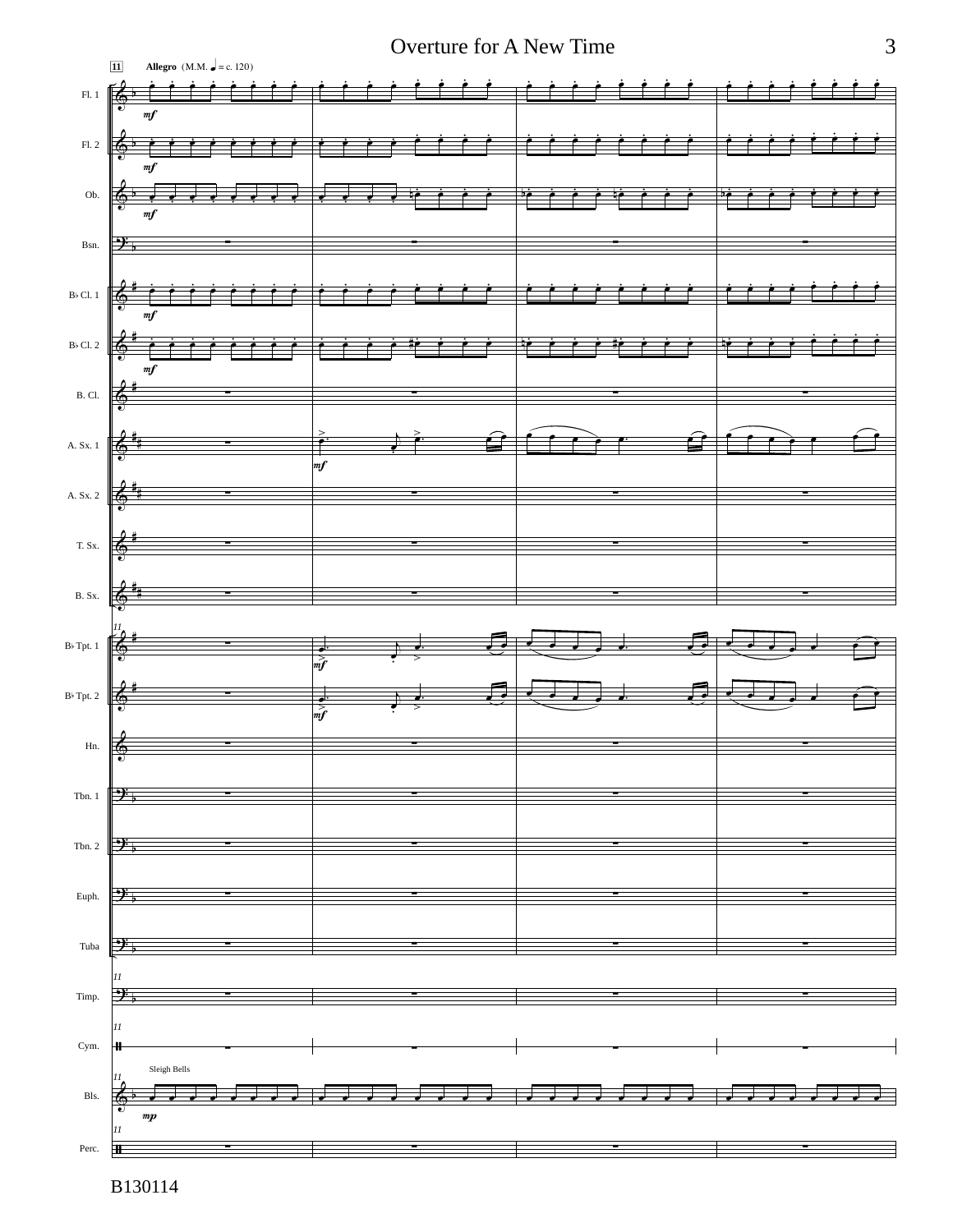

### Overture for A New Time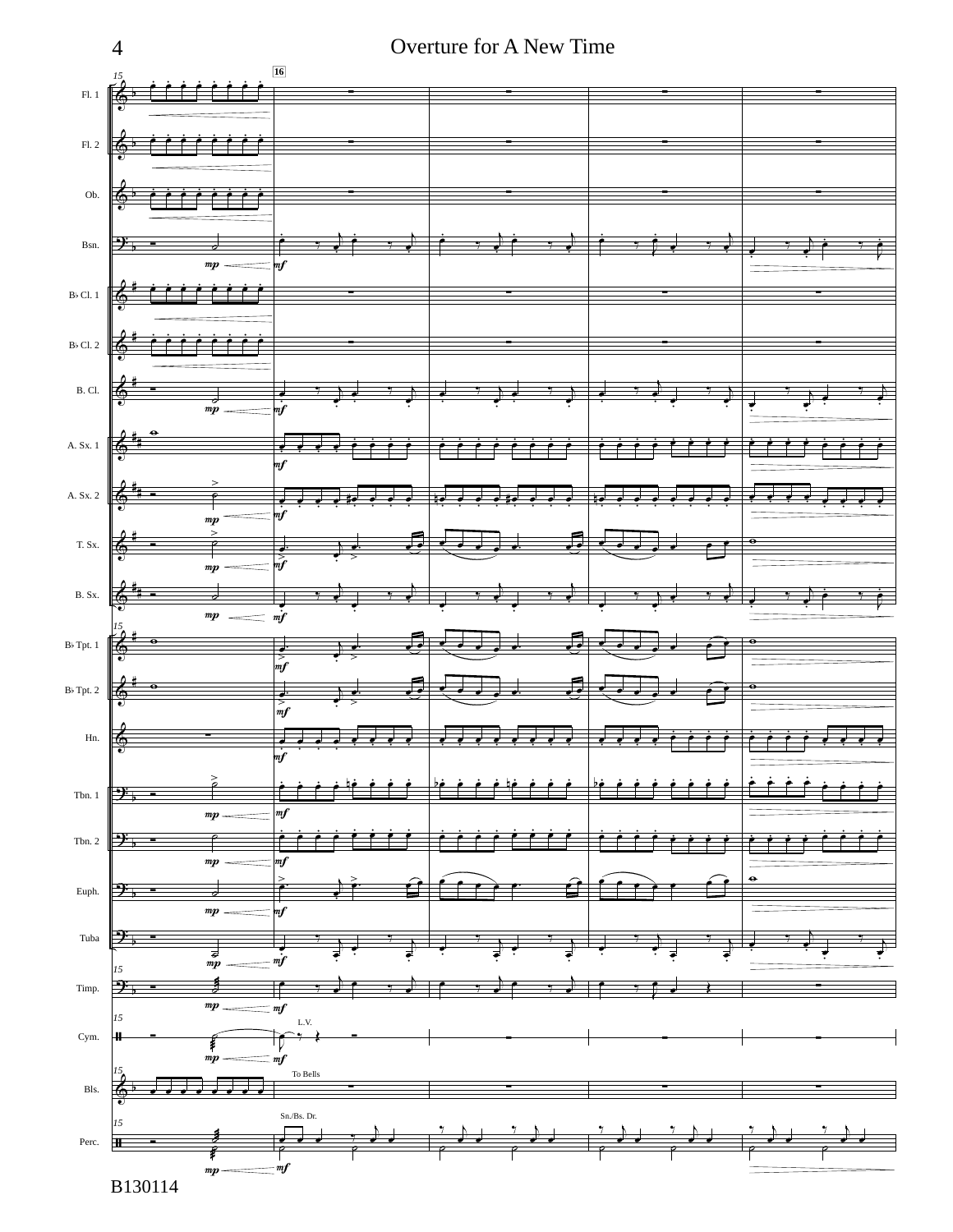Overture for A New Time

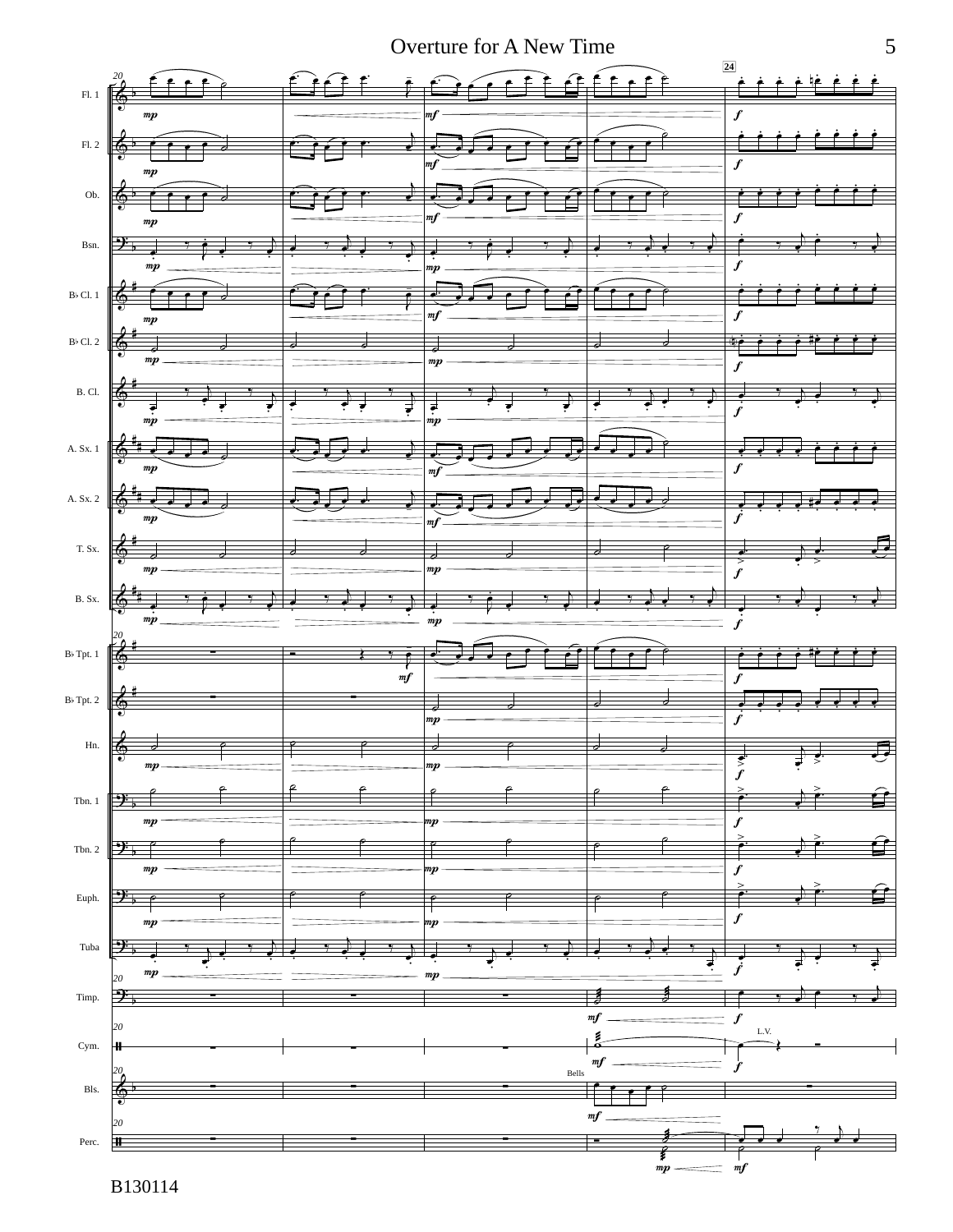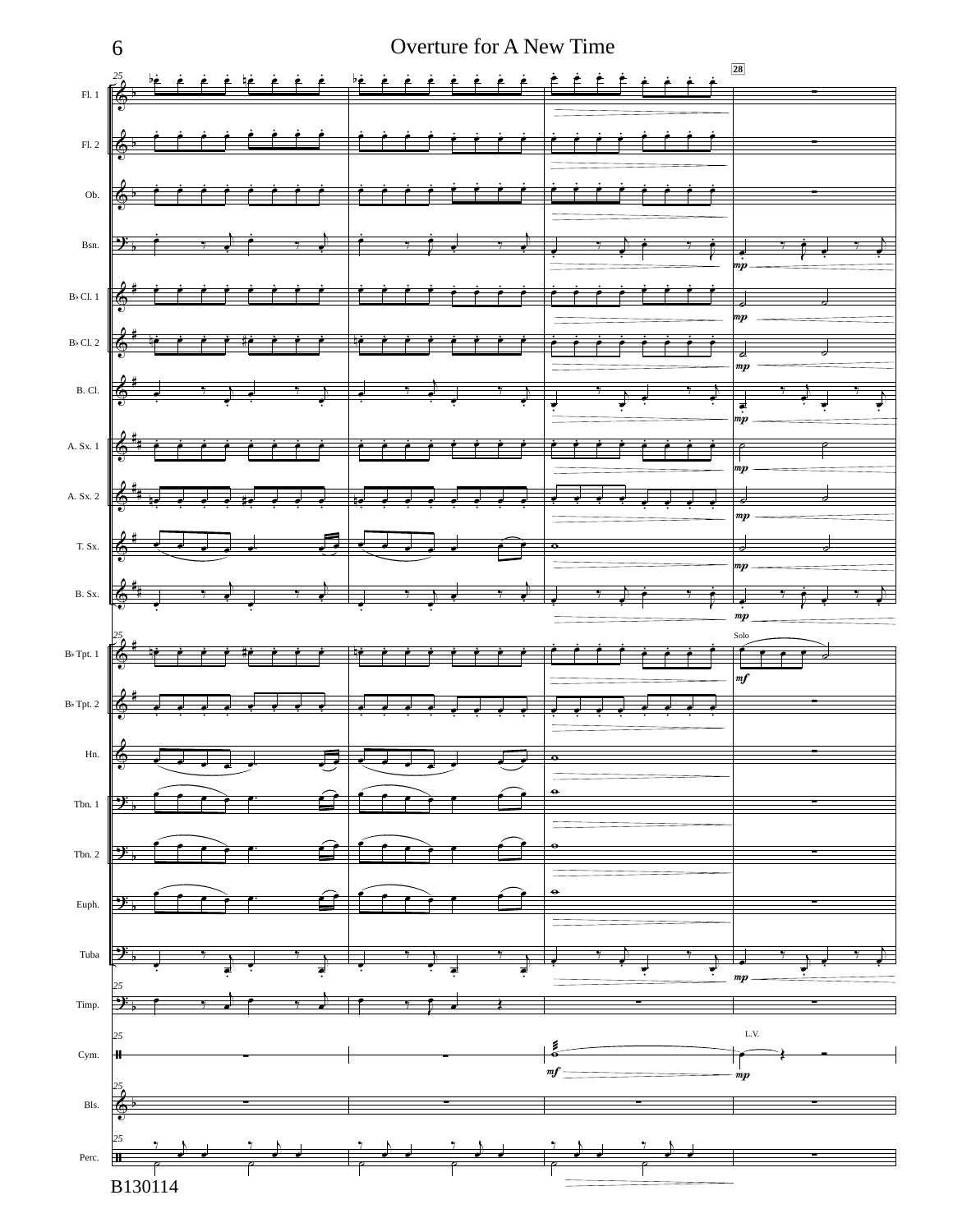Overture for A New Time 7

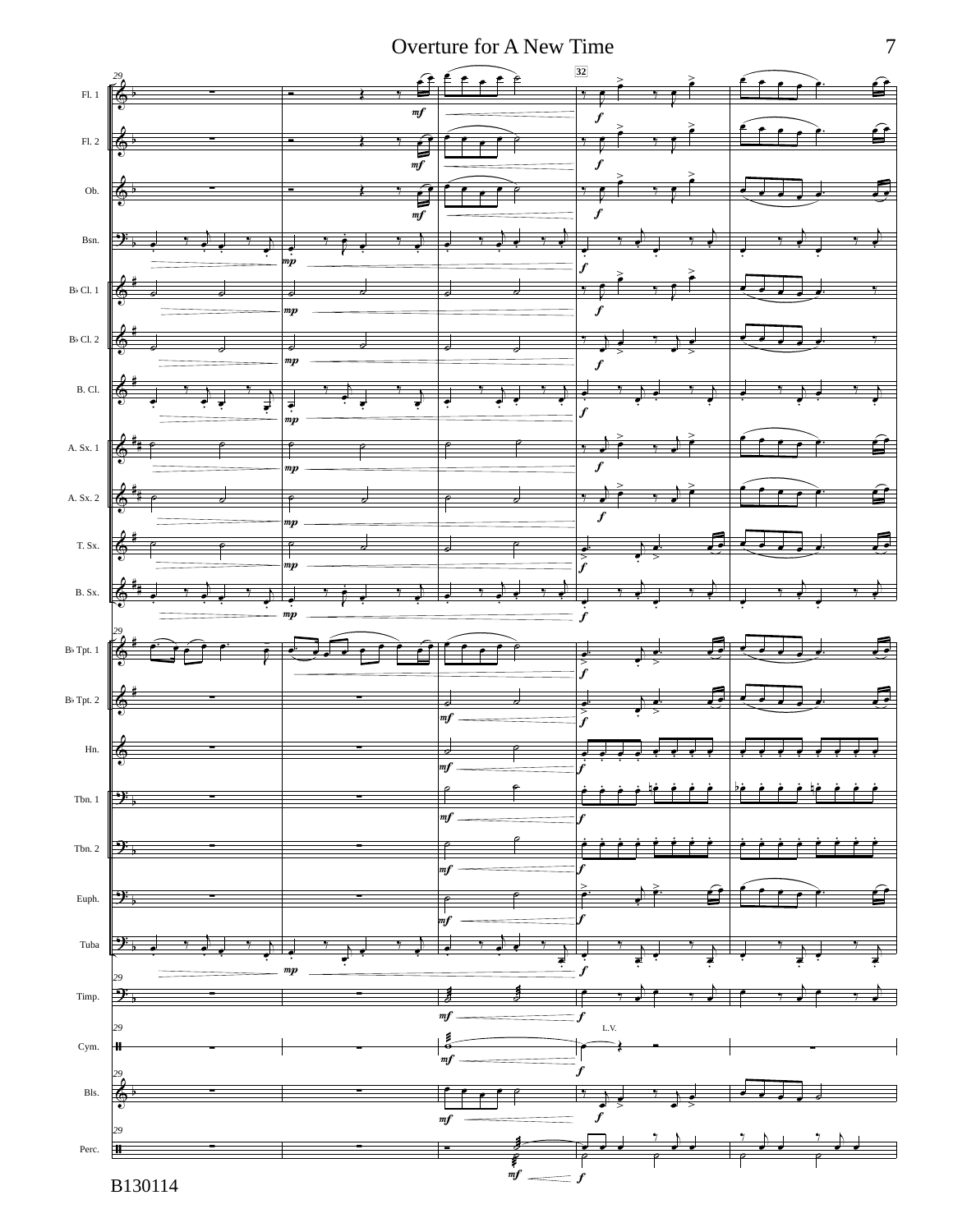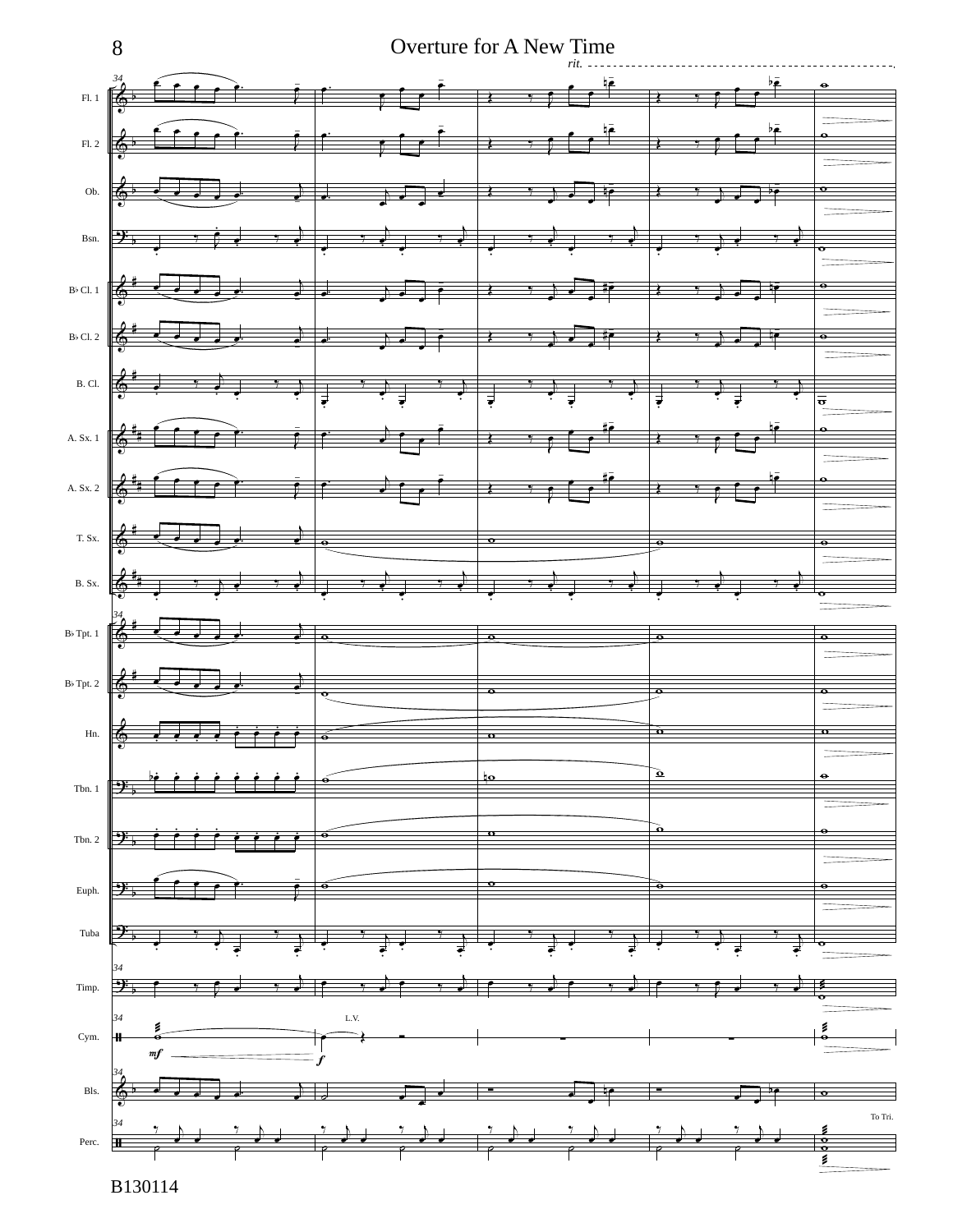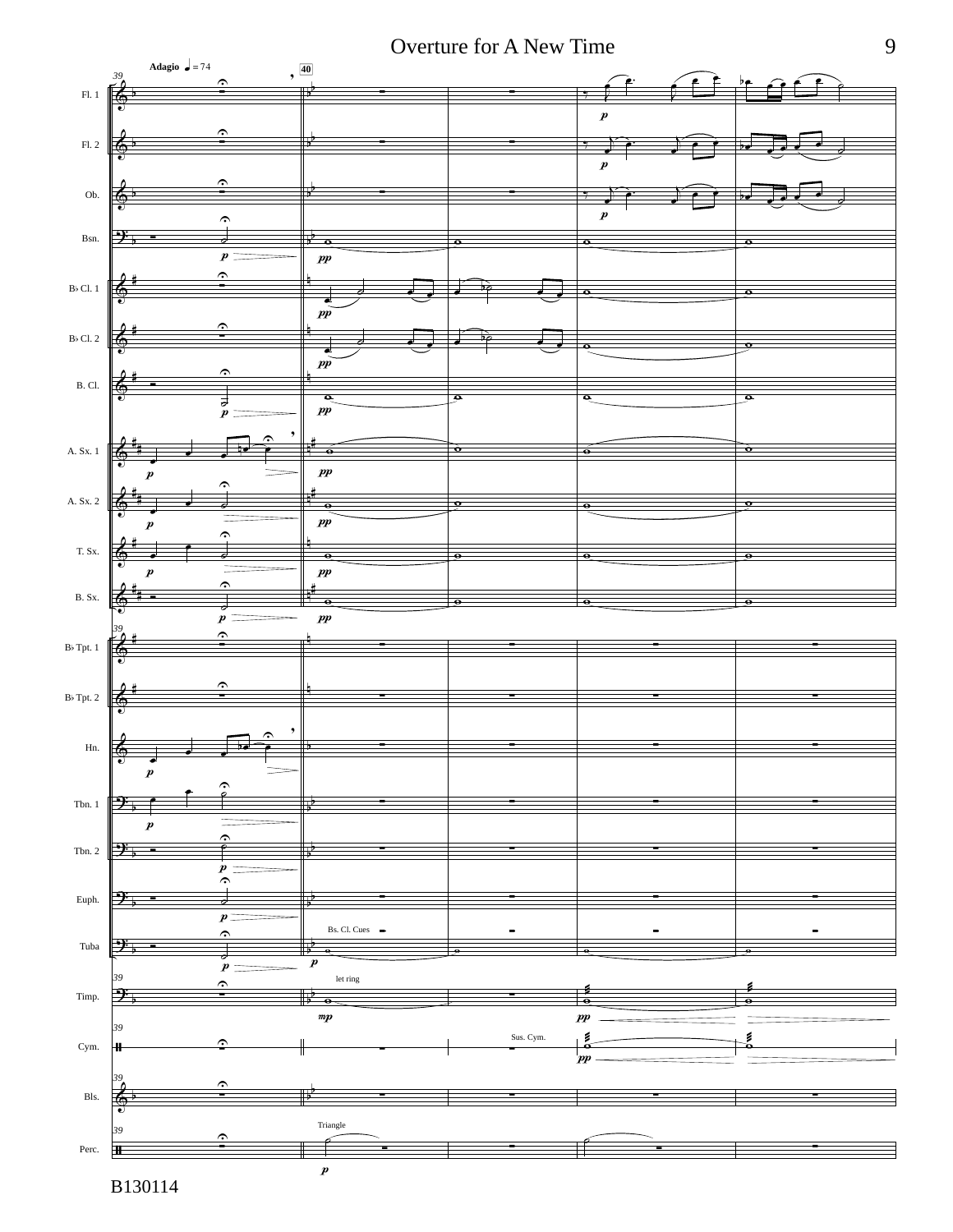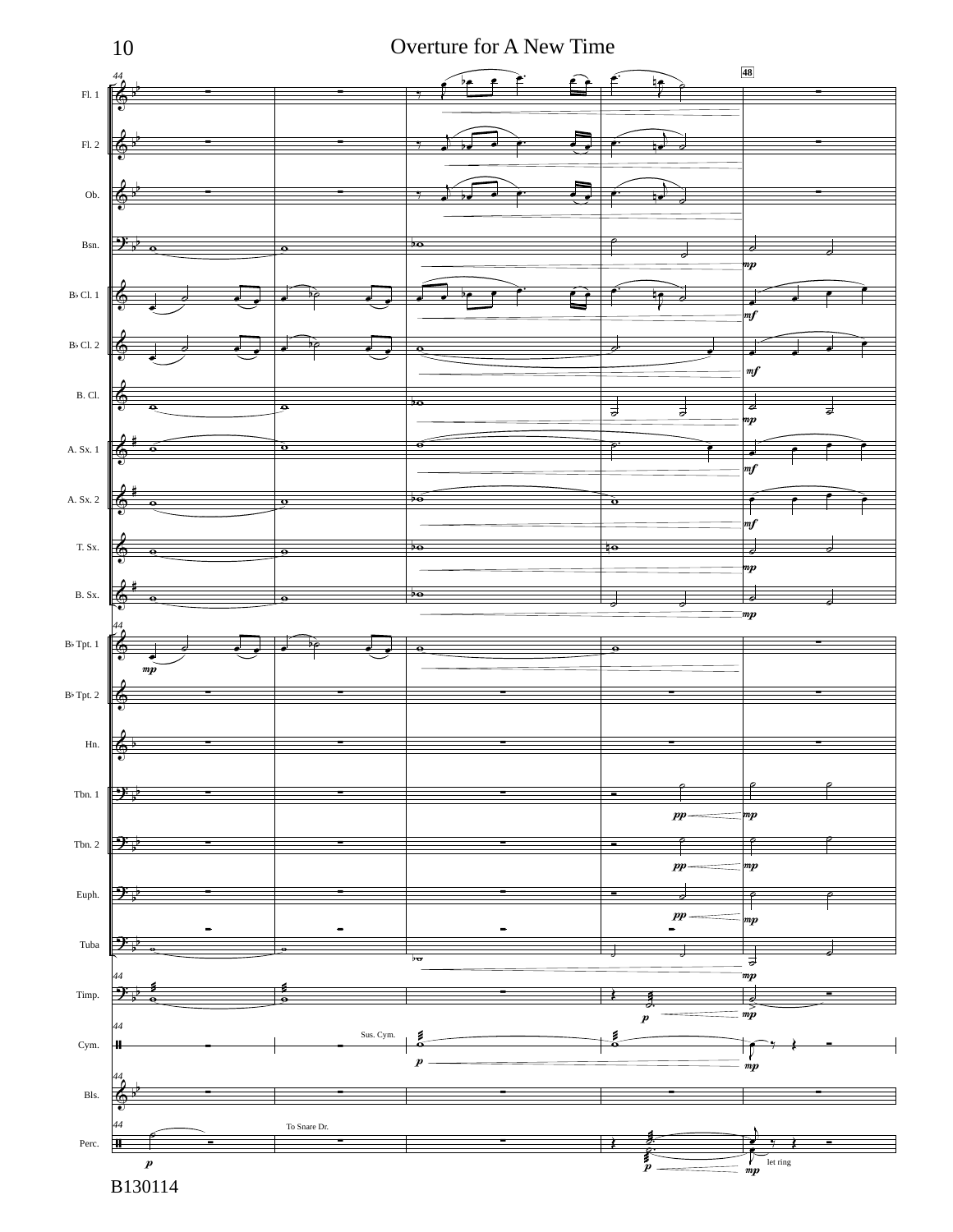Overture for A New Time 11

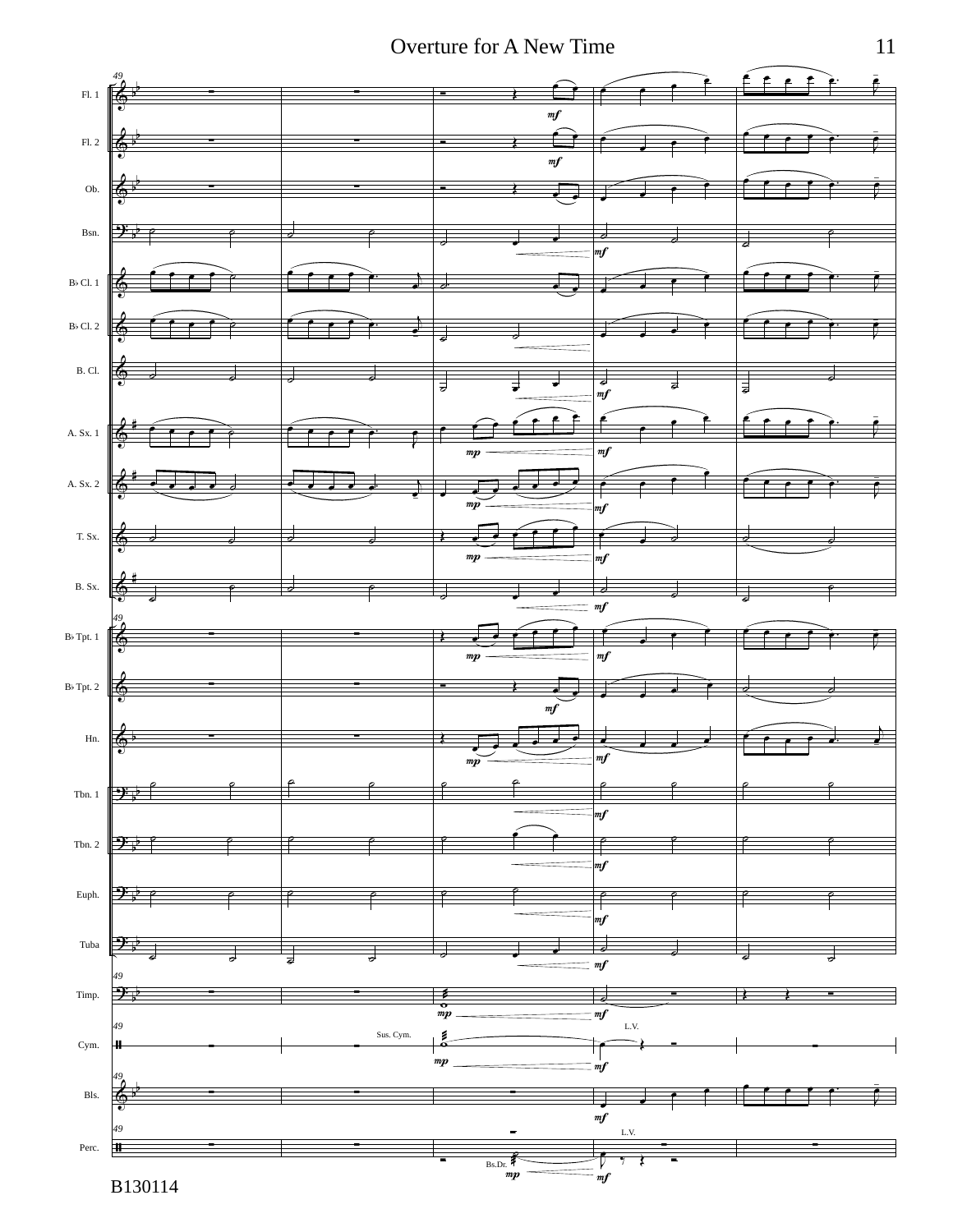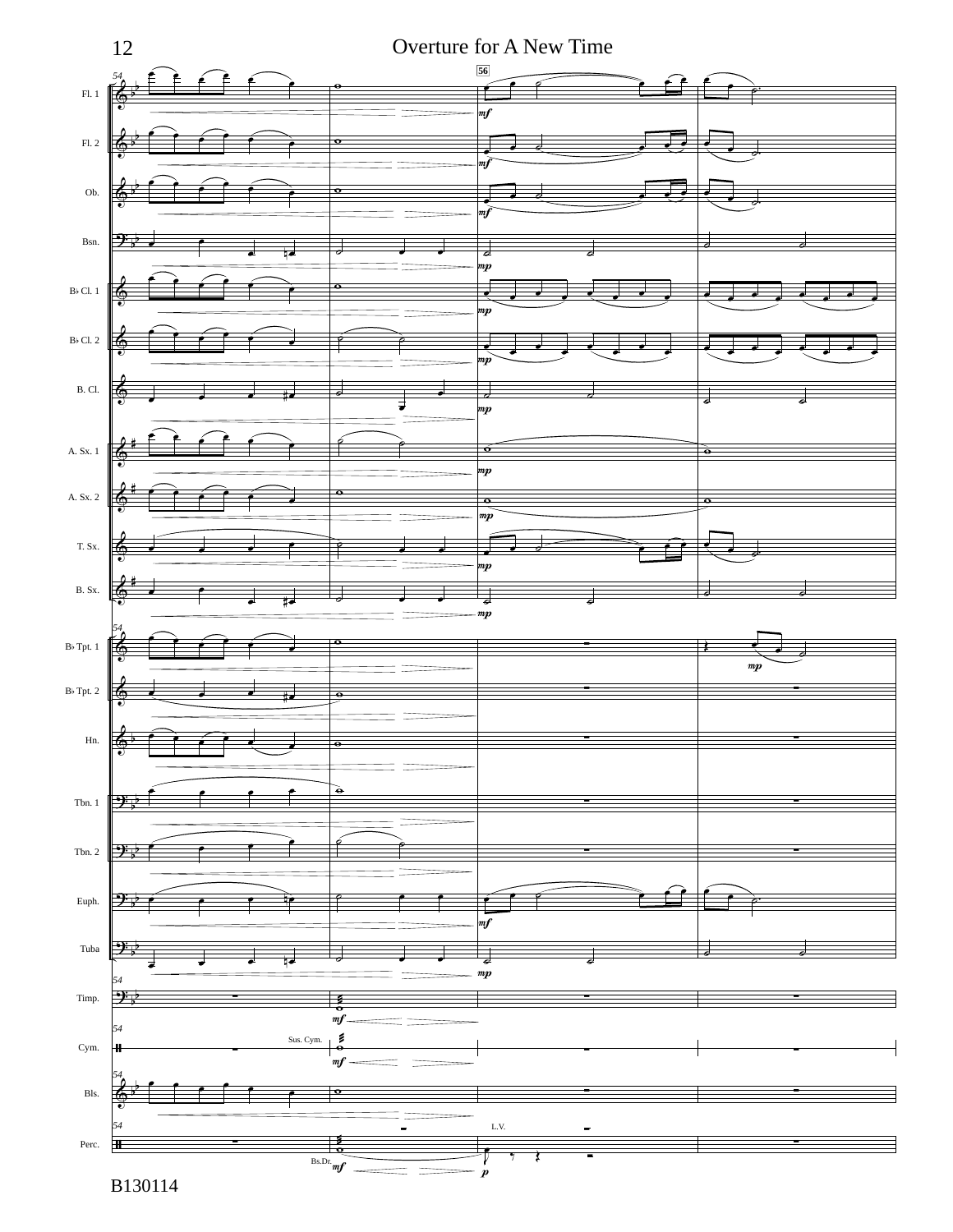Overture for A New Time 13

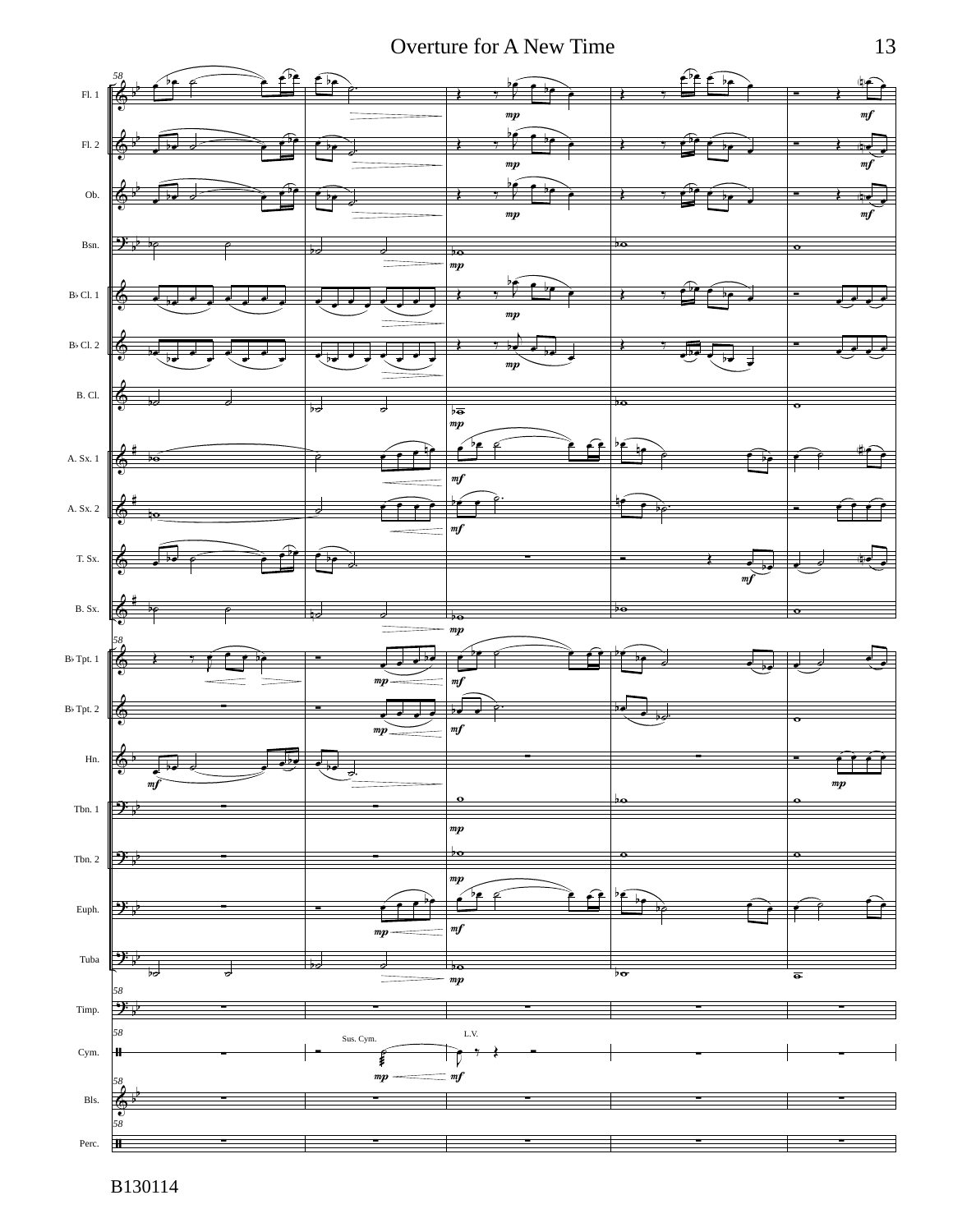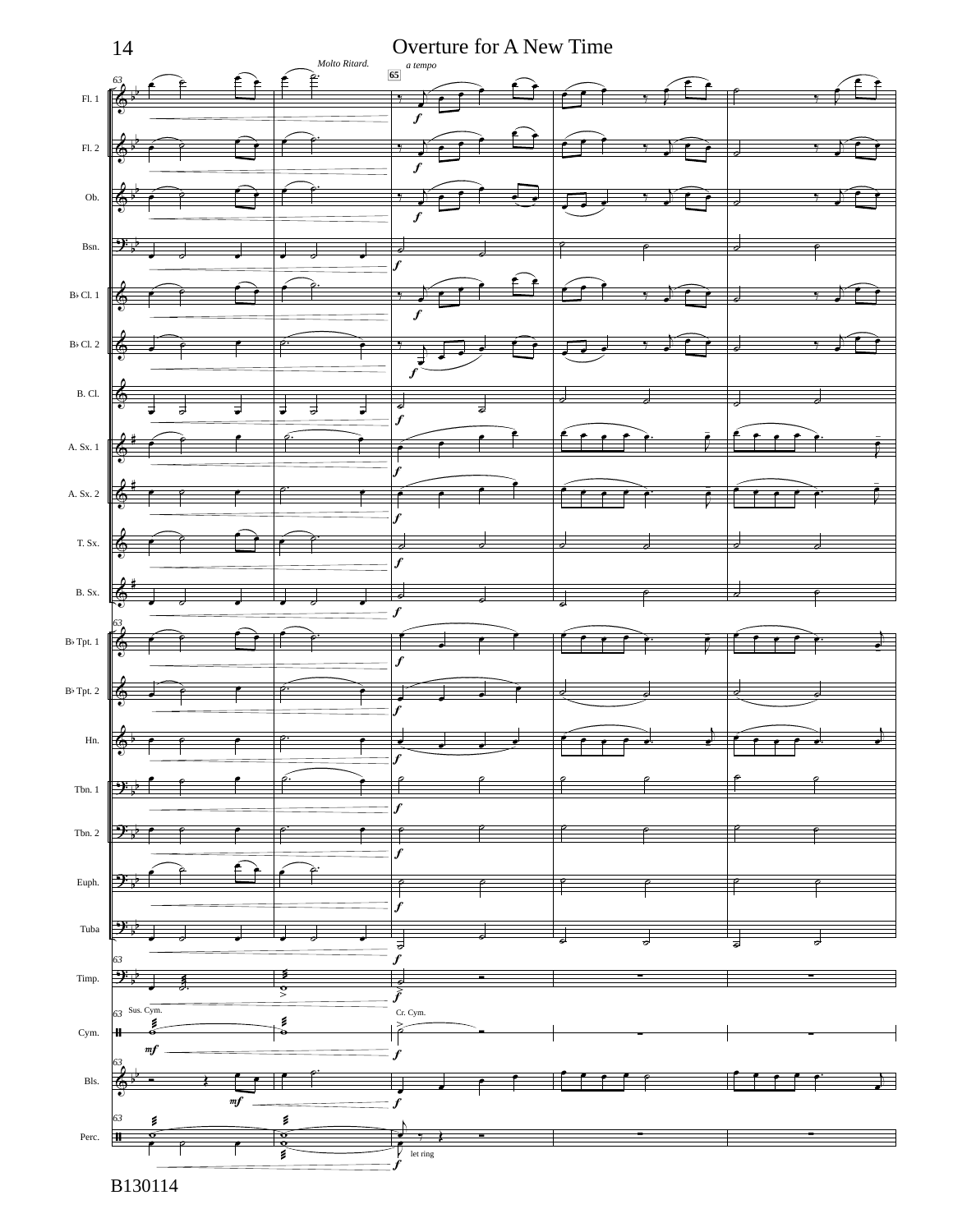Overture for A New Time 15

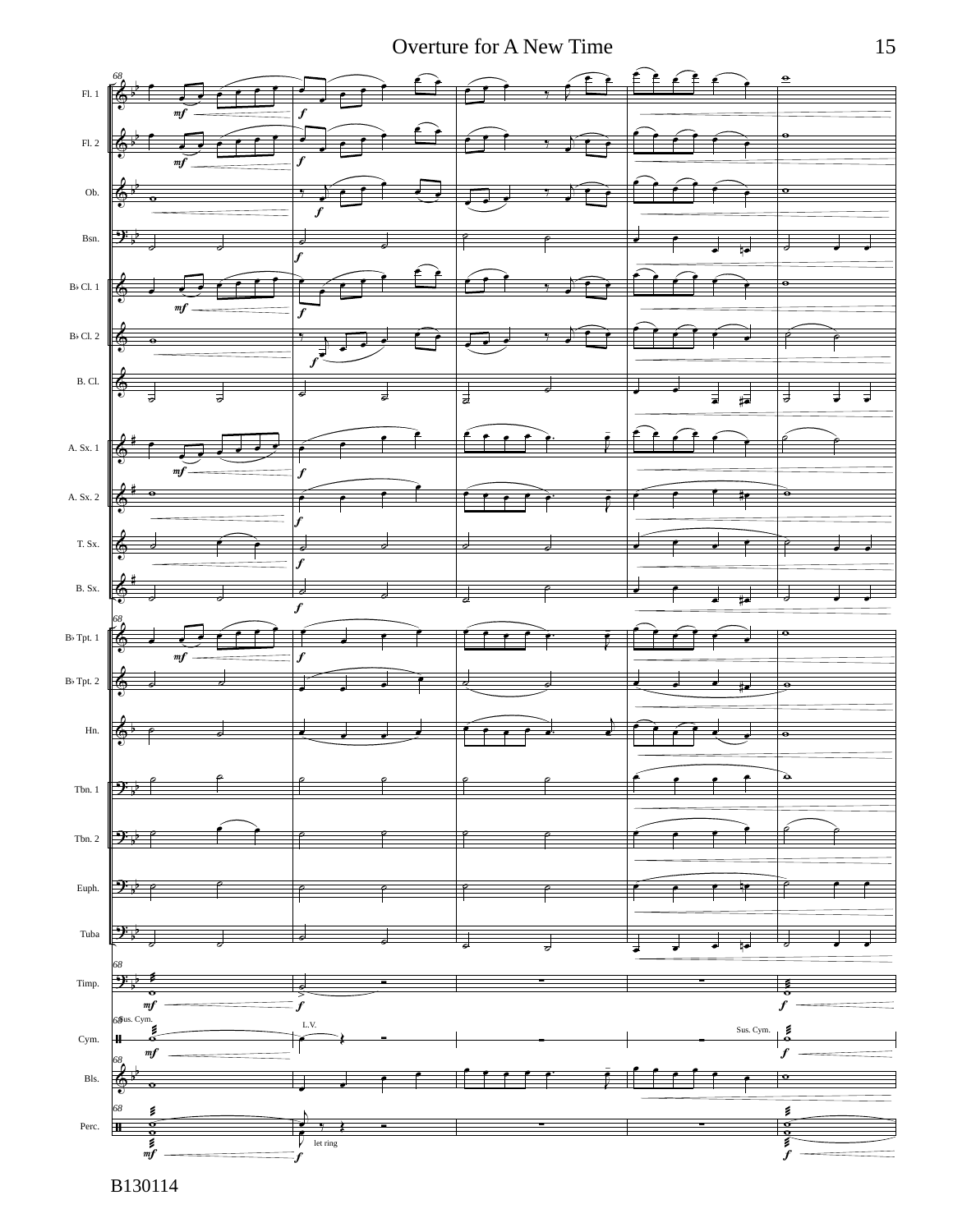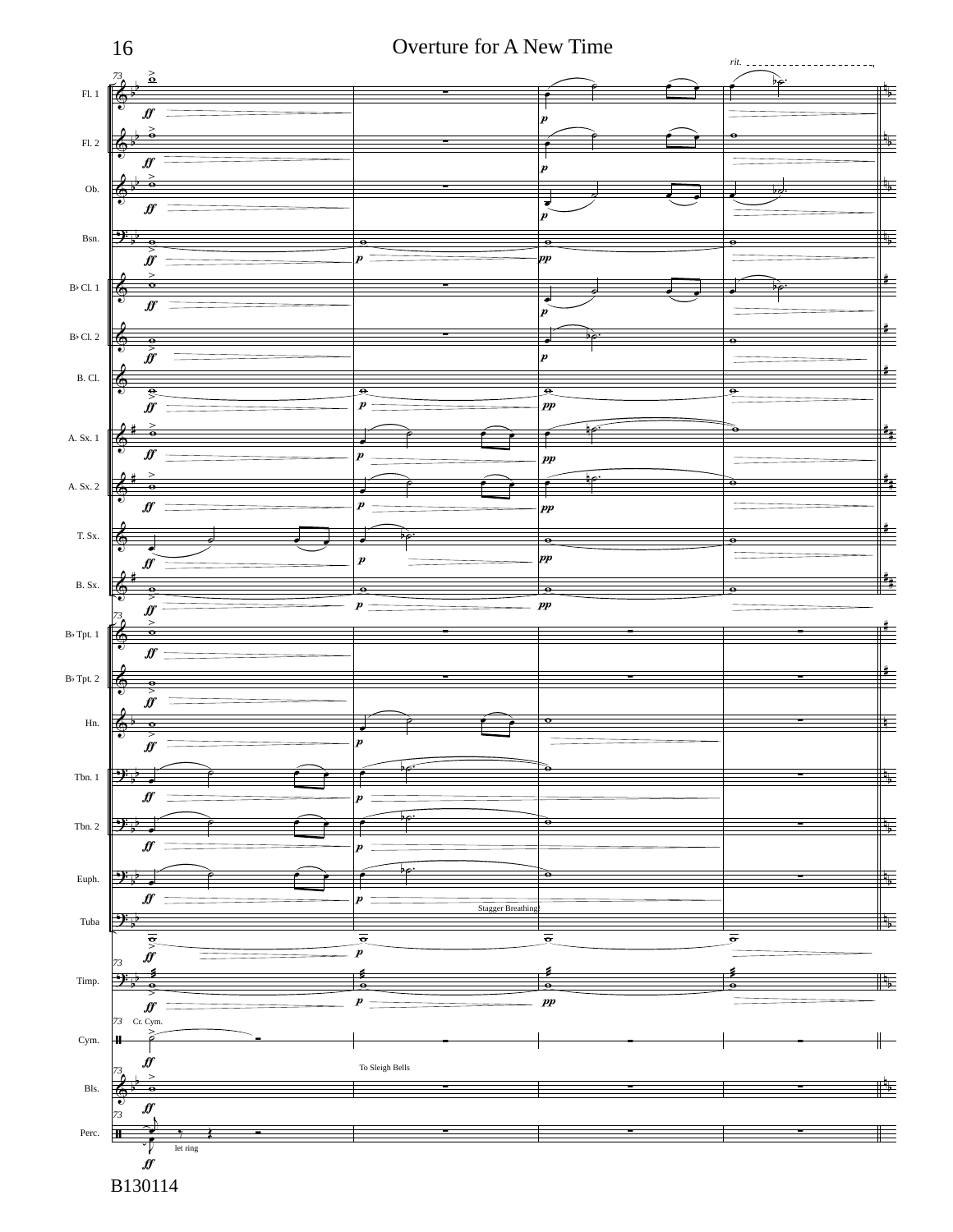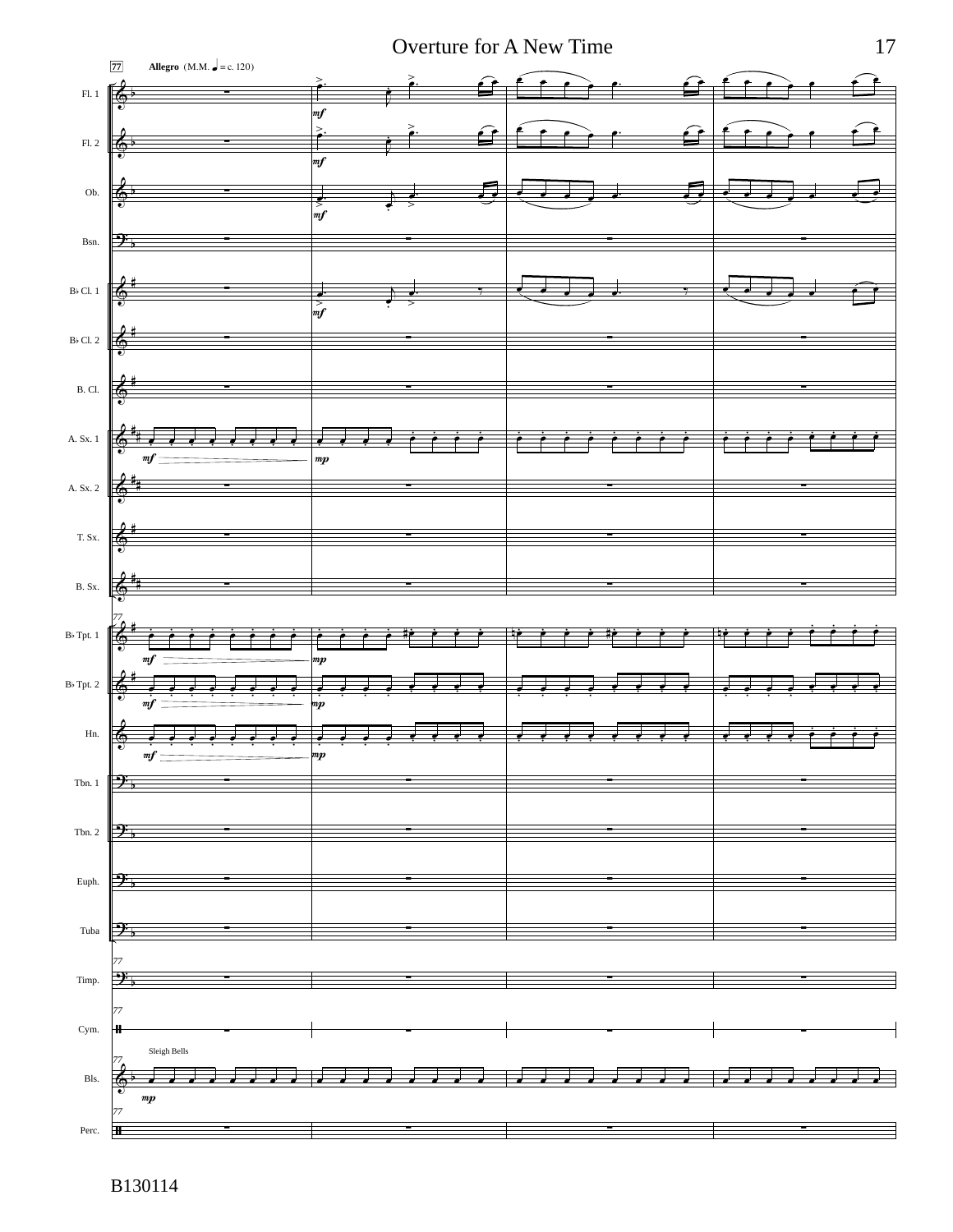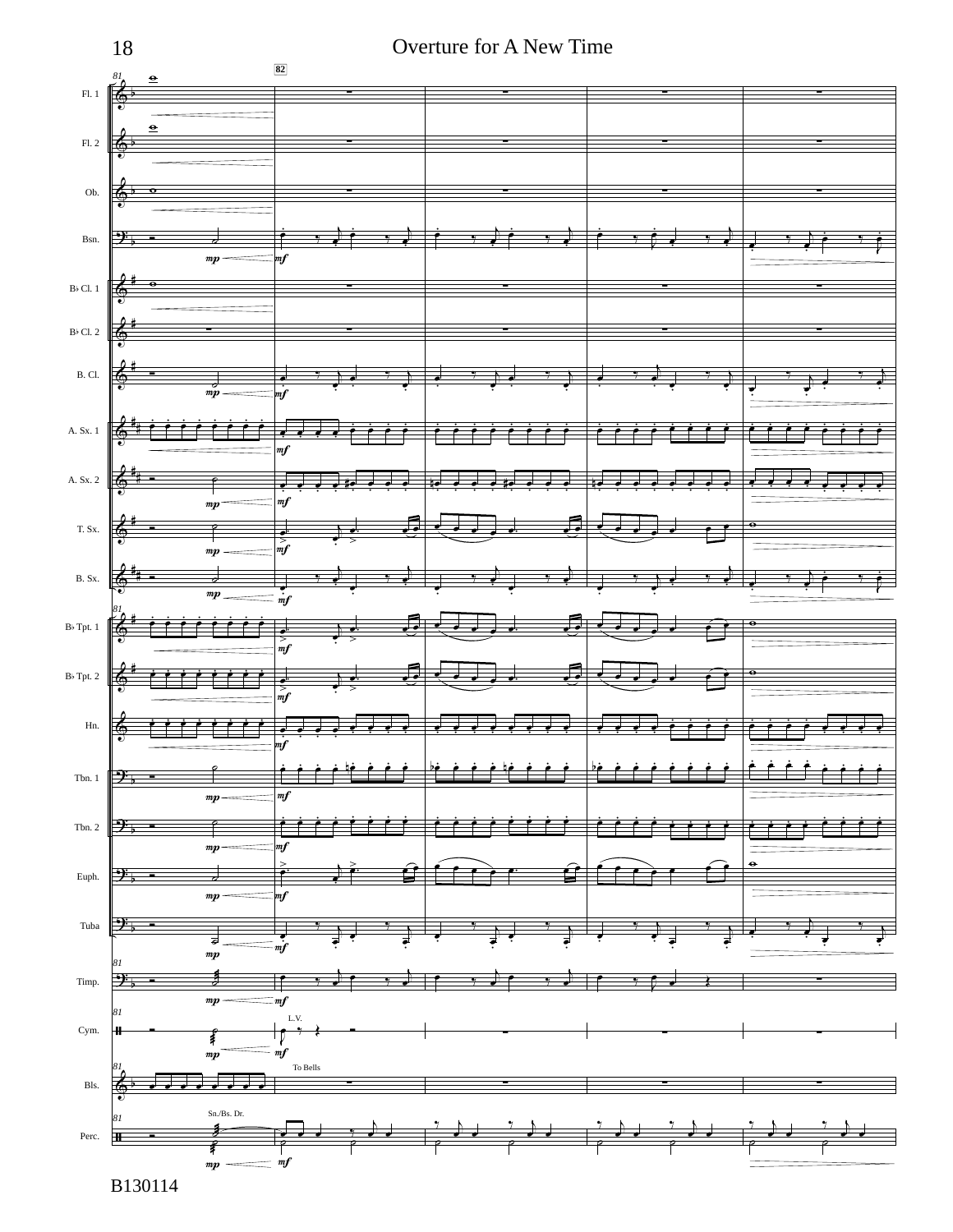Overture for A New Time 19

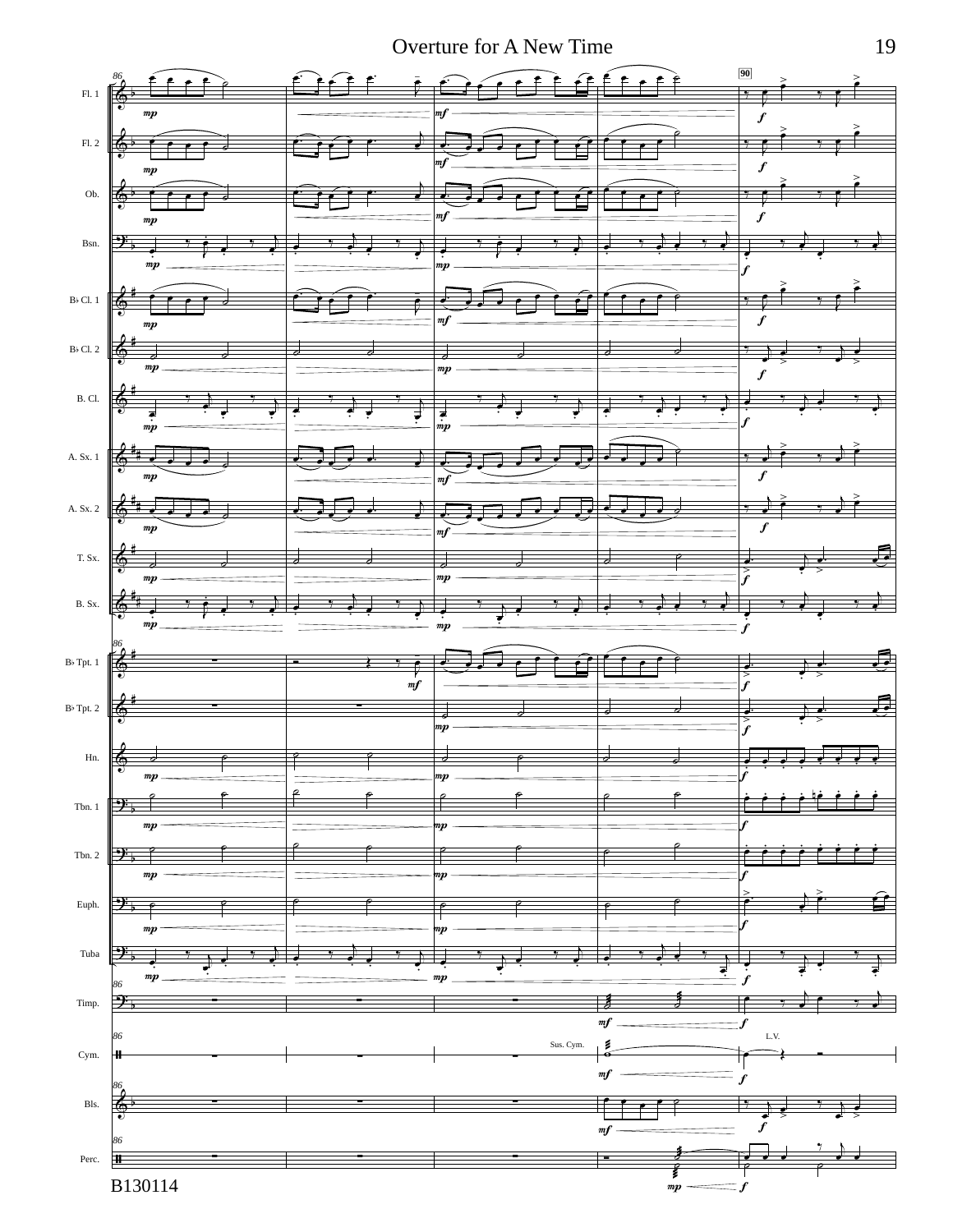